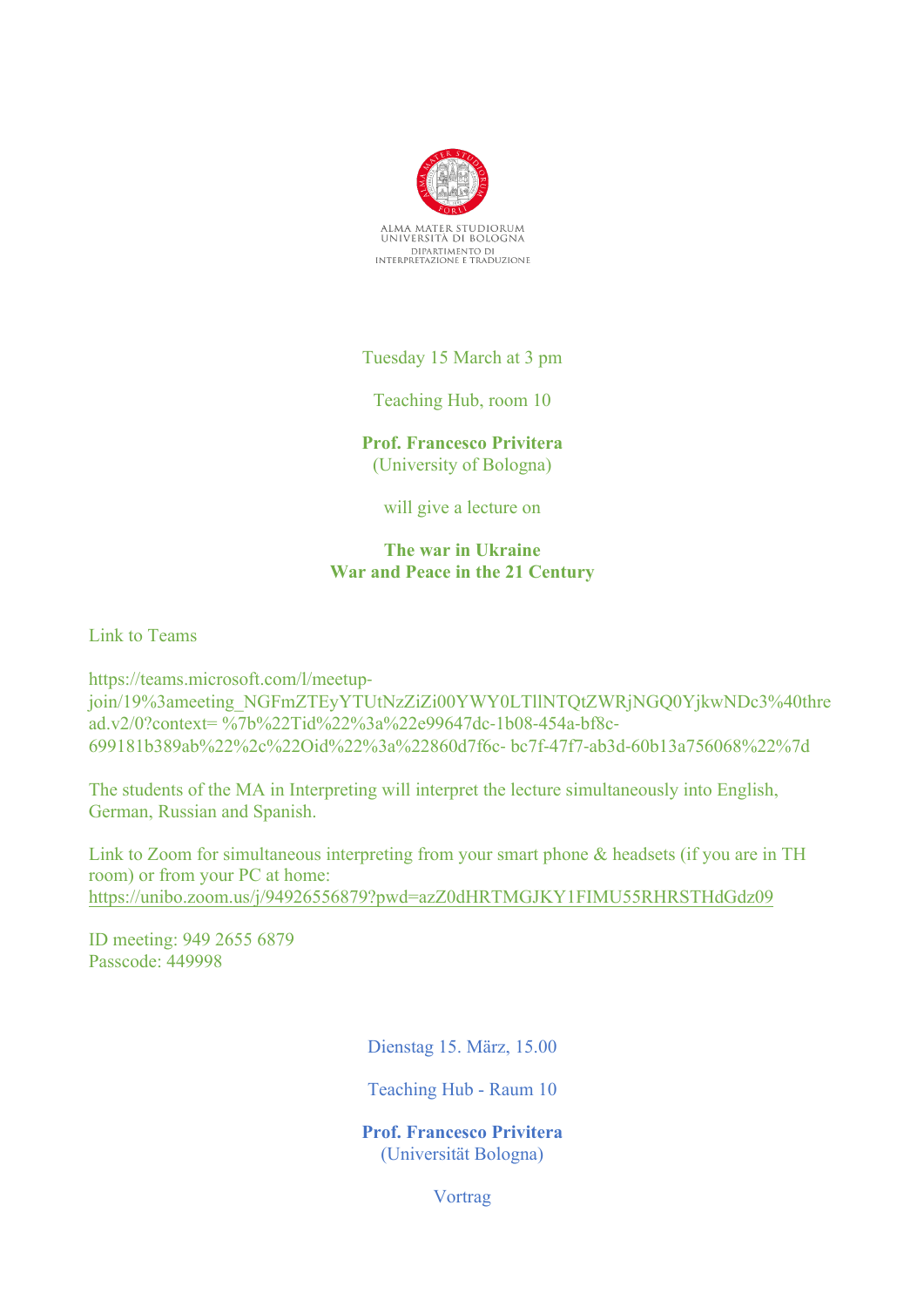## **Der Krieg in der Ukraine. Krieg und Frieden im 21. Jahrhundert**

## Zugang auf Teams:

https://teams.microsoft.com/l/meetupjoin/19%3ameeting\_NGFmZTEyYTUtNzZiZi00YWY0LTllNTQtZWRjNGQ0YjkwNDc3%40thre ad.v2/0?context= %7b%22Tid%22%3a%22e99647dc-1b08-454a-bf8c-699181b389ab%22%2c%22Oid%22%3a%22860d7f6c- bc7f-47f7-ab3d-60b13a756068%22%7d

Studierende des Masterstudiengangs Dolmetschen übersetzen den Vortrag simultan ins Englische, Spanische, Deutsche und Russische durch Zoom.

Zugang auf Zoom https://unibo.zoom.us/j/94926556879?pwd=azZ0dHRTMGJKY1FIMU55RHRSTHdGdz09

ID meeting: 949 2655 6879 Passcode: 449998

## **Во вторник 15 марта в 15.00**

в ауд. 10 павильона "Teaching Hub"

# **ФРАНЧЕСКО ПРИВИТЕРА**

(Болонский университет)

#### **проведет лекцию по теме:**

### **"ВОЙНА НА УКРАИНЕ – ВОЙНА И МИР В XXI ВЕКЕ"**

Ссылка в Teams: : https://teams.microsoft.com/l/meetupjoin/19%3ameeting\_NGFmZTEyYTUtNzZiZi00YWY0LTllNTQtZWRjNGQ0YjkwNDc3%40thre ad.v2/0?context= %7b%22Tid%22%3a%22e99647dc-1b08-454a-bf8c-699181b389ab%22%2c%22Oid%22%3a%22860d7f6c- bc7f-47f7-ab3d-60b13a756068%22%7d

Студенты магистратуры по устному переводу обеспечат синхронный перевод лекции на английский, немецкий, русский и испанский языки.